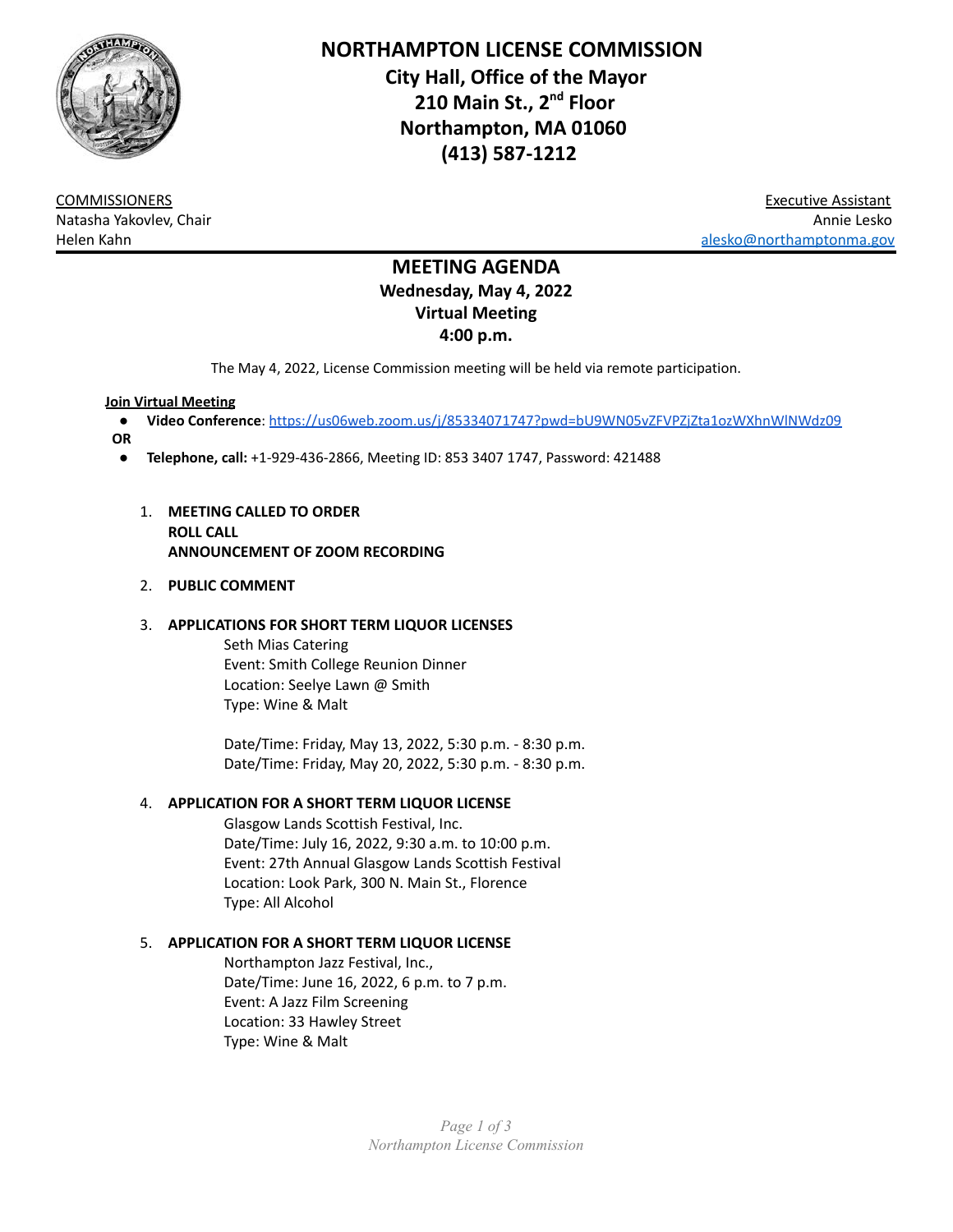## 6. **APPLICATION FOR A SHORT TERM LIQUOR LICENSE**

International Language Institute of MA, Inc. Date/Time: May 18, 2022, 5 p.m. to 9:30 p.m. Event: Fundraiser Location: 33 Hawley Street Type: Wine & Malt

## 7. **APPLICATION FOR A SHORT TERM LIQUOR LICENSE**

The Academy of Music, 274 Main St. Date/Time: Sunday, June 5, 2022, 5 p.m. to 11 p.m. Event: Nate Bargatze Type: Wine & Malt Request Fee Waiver

## 8. **APPLICATION FOR A SHORT TERM LIQUOR LICENSE**

Northampton Bicycle, LLC, 319 Pleasant St. Date/Time: Wednesday, May 4, 2022, 5 p.m. to 7 p.m. Event: Arrive At 5 Location: All Out Adventures Parking Lot, 297 Pleasant St. Type: Wine & Malt

9. **REQUEST BY BLUE PAWS, INC. D/B/A JJ'S TAVERN, 99 MAIN STREET, FLORENCE, FOR A MODIFICATION TO EXISTING ENTERTAINMENT LICENSE TO INCLUDE LIVE AMPLIFIED MUSIC OUTSIDE, ONE NIGHT PER WEEK (SUNDAY-SATURDAY) FROM 5:30 P.M. TO 8:30 P.M.**

# 10. **APPLICATION FOR AN OUTDOOR DINING EXTENSION INTO A PUBLIC SPACE**

The Roost Northampton, LLC, 1 Market St.

○ 3 benches, 3 tables and 3 chairs on sidewalk

## 11. **APPLICATION FOR AN OUTDOOR DINING EXTENSION INTO A PRIVATE SPACE**

Sangtawan, Inc. d/b/a Thai Thai, 84 Pleasant St.

○ Private parking lot to the left of restaurant

## 12. **APPLICATION FOR TRANSFER OF AN INNHOLDER LICENSE**

Transfer from: Ellery Manager, LLC d/b/a The Ellery Transfer to: The Trustees of Smith College d/b/a The Ellery Hotel 259 Elm Street

## 13. **PUBLIC HEARING ON AN APPLICATION FOR A NEW SEASONAL WINE & MALT RESTAURANT LICENSE AND A NEW COMMON VICTUALLER LICENSE**

Deer Brook Associates, LLC d/b/a Scotti's Golf, 90 Haydenville Rd. Proposed Manager: Larrat Williams

#### 14. **APPROVAL OF MINUTES**

- April 1, 2022
- April 6, 2022
- April 15, 2022

#### 15. **NEW BUSINESS**

## **APPLICATIONS FOR SHORT TERM LIQUOR LICENSES**

Building 8 Brewing Event: Live Music